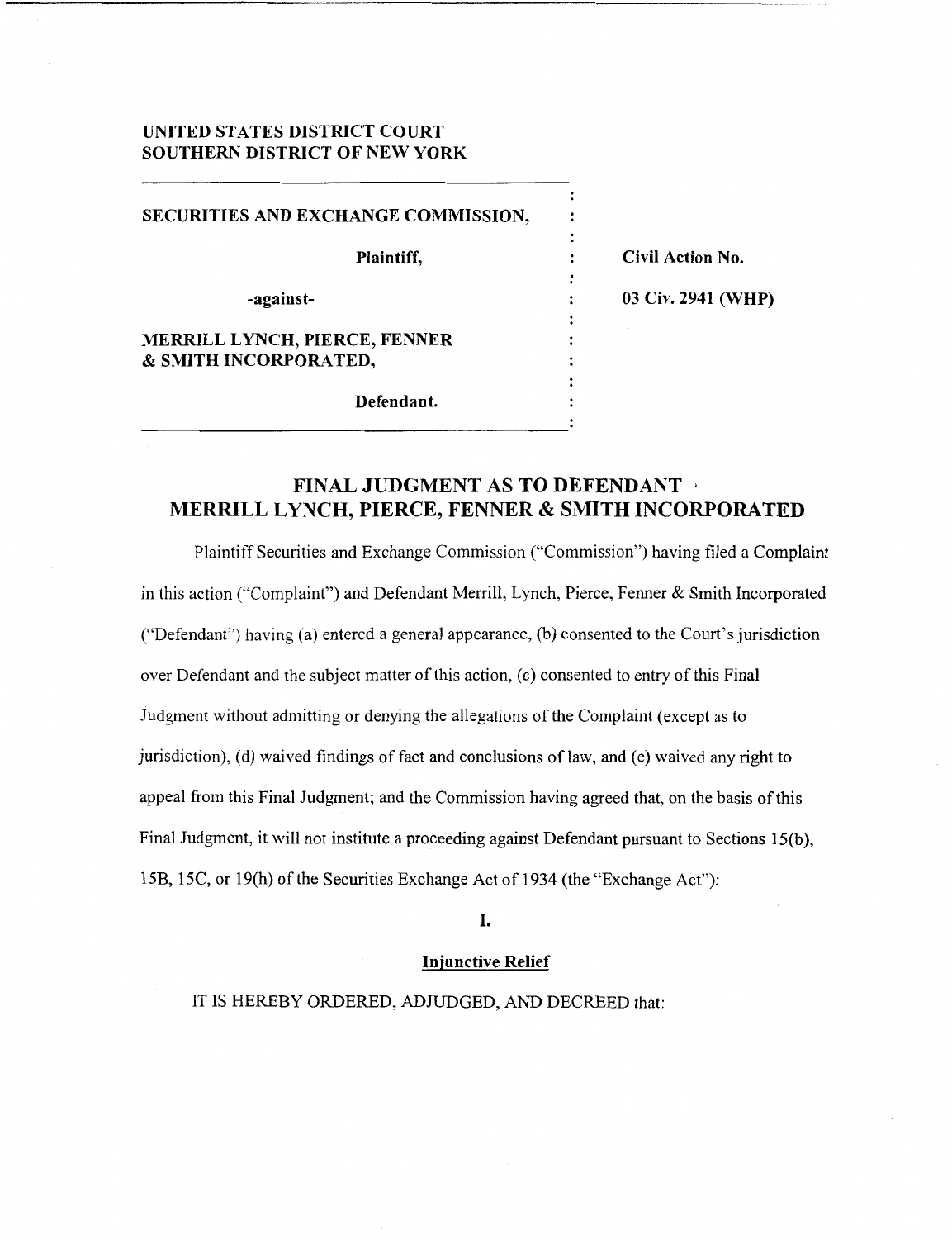**A.** Defendant, Defendant's officers, agents, servants, employees, attorneys, and all persons in active concert or participation with them who receive actual notice of this Final Judgment by personal service or otherwise are permanently restrained and enjoined from violating Section 15(c) of the Exchange Act and Rule 15cl-2 promulgated thereunder [ 15 U.S.C. tj 78o(cj and 17 C.F.R. *3* 240.15~1-21 by making use of the mails or any means or instrumentality of interstate commerce to effect any transaction in, or to induce or attempt to induce the purchase or sale of, any security by means of any act, practice, or course of business which operates or would operate as a fraud or deceit upon any person.

B. Defendant, Defendant's officers, agents, servants, employees, attorneys, and all persons in active concert or participation with them who receive actual notice of this Final Judgment by personal service or otherwise are permanently restrained and enjoined from violating Rule 21 10 of the Conduct Rules of NASD Inc. ("NASD") and Rules 401 and 476 of the New York Stock Exchange, Inc. ("NYSE"), by **(1)** engaging in acts or practices that create or maintain inappropriate influence by investment banking over research analysts and therefore impose conflicts of interest on research analysts, and by failing to manage these conflicts in an adequate or appropriate manner; and (2) publishing research reports that are contrary to the beliefs of its research analysts and fail to disclose that fact, do not provide a sound basis for evaluating facts, are not properly balanced, and/or contain exaggerated or unwarranted claims and/or opinions for which there is no reasonable basis.

C. Defendant, Defendant's officers, agents, servants, employees, attorneys, and all persons in active concert or participation with them who receive actual notice of this Final Judgment by personal service or otherwise are permanently restrained and enjoined from violating NASD Rule 22 10 and **NYSE** Rule 472 by issuing communications to the public that

-2-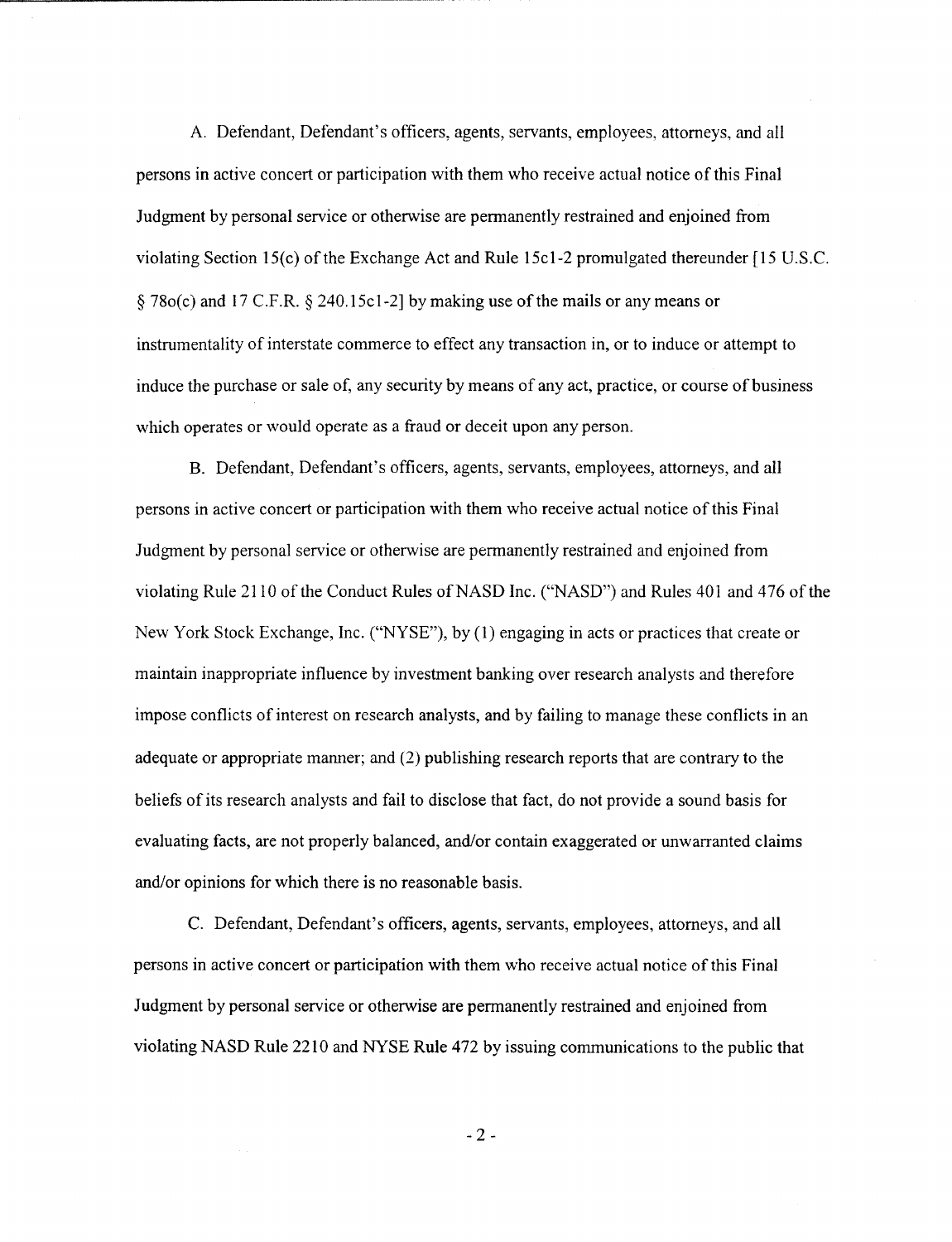are contrary to the beliefs of its research analysts and fail to disclose that fact, do not provide a sound basis for evaluating facts, are not properly balanced, and/or contain exaggerated or unwarranted claims and/or opinions for which there is no reasonable basis.

D. Defendant, Defendant's officers, agents, servants, employees, attorneys, and all persons in active concert or participation with them who receive actual notice of this Final Judgment by personal service or otherwise are permanently restrained and enjoined from violating NASD Rule 3010 and NYSE Rule 342 by failing to maintain appropriate supervisory procedures regarding or controls over the following that are reasonably designed to ensure compliance with securities laws and regulations: (1) influence by investment banking over research analysts; (2) compensation and evaluation of research analysts; (3) use of research or research analysts in connection with the solicitation or marketing of investment banking business; and (4) publication of research regarding a securities issuer with which Defendant has, has solicited, or is soliciting an investment banking relationship.

#### **11.**

### **Monetary Sanctions**

### IT **IS** FURTHER ORDERED, ADJUDGED, AND DECREED that:

A. As a result of the violations alleged in the Complaint, Defendant shall pay a total amount of \$200,000,000. This amount includes:

- **1.** \$100,000,000, as a penalty;
- 2. \$75,000,000, to be used for the procurement of Independent Research, as described in Section III below and the undertakings set forth in Addendum A hereto; and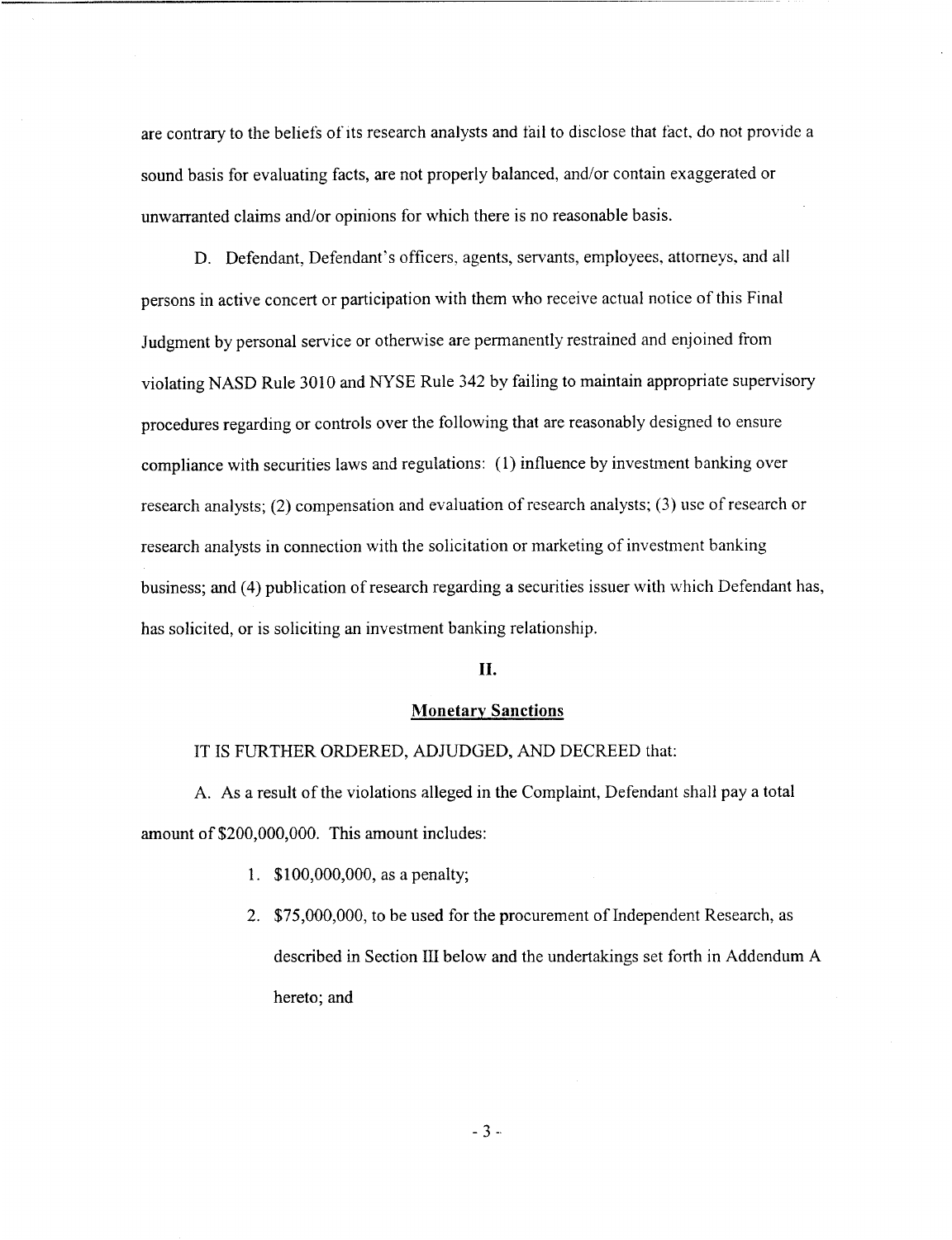3. \$25,000.000, to be used for investor education. as described in Section *N*  below.

No portion of the payments for Independent Research or investor education shall be considered disgorgement or restitution, and/or used for compensatory purposes.

B. The payment of the penalty of \$100.000.000 is deemed satisfied by Defendant's prior payment of \$100,000,000 pursuant to its agreements with state securities regulators (which, for these purposes, shall include the District of Columbia and Puerto Rico).

#### **111.**

## **Financial Obligation Regarding Independent Research**

A. As referenced in Section II.A.2 above, Defendant shall pay a total of \$7S,OOO,OOO for its Independent Consultant to procure Independent Research from the lndependent Research Providers over the five-year period set forth in Section HI. 1 of Addendum **A** hereto. As used herein. the terms "Independent Consultant," "Independent Research," and "Independent Research Providers" shall have the meanings set forth in Addendum A hereto. Defendant will not be required to spend more than the amount set forth in this Section VII1.A in order to procure Independent Research and will have no obligation to procure additional Independent Research if the Independent Consultant has spent the entire amount of Defendant's financial obligation with regard to Independent Research. Any money that is not spent after the five-year period set forth in Section HI. 1 of Addendum A hereto will not revert to Defendant and will be paid one-half to NASD and one-half to **NYSE** for use in their regulation and enforcement programs.

B. Defendant shall also escrow \$1,250,000 within thirty (30) days after entry of this Final Judgment to cover the fees and costs of the Independent Consultant. In the event that such escrowed amount exceeds the fees and costs of the Independent Consultant, the excess will be

**-4-**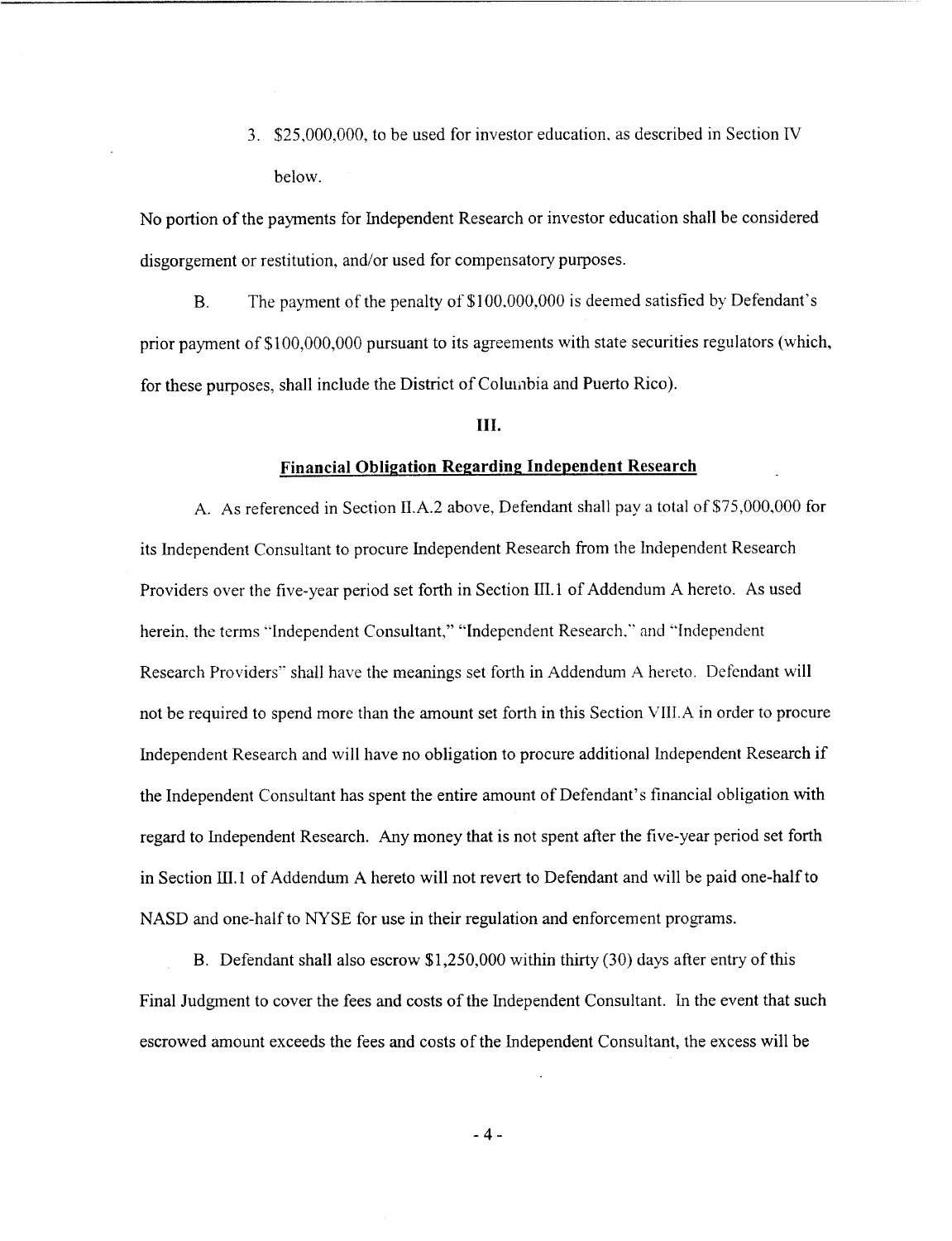returned to Defendant at the conclusion of the five-year period set forth in Section 111.1 of Addendum A hereto.

#### **IV.**

#### **Investor Education**

A. Payments to the Investor Education Fund.

1. As referenced in Section II.A.3 above, Defendant shall pay a total amount of \$25,000,000 to be used for investor education. Defendant shall pay this amount in five equal installments on an annual basis.

2. Defendant shall make the first such installment payment on the ninetieth  $(90<sup>th</sup>)$ day after the entry of this Final Judgment by the Court. This payment shall be made by wire transfer into an interest bearing account with the Federal Reserve Bank of New York ("FRB-NY"), to be designated the "Merrill, Lynch, Pierce, Fenner & Smith Incorporated Investor Education Fund Account" in accordance with instructions to be provided to Defendant by the FRB-NY and authorized or ordered by the Court. Defendant shall simultaneously transmit proof of its payment to the Court, the Clerk of the Court, and the Commission's counsel in this action. By making this payment, Defendant relinquishes all legal and equitable right, title, and interest in such funds, and no **part** of the funds shall be returned to Defendant. Any interest and income earned on funds in such Investor Education Fund Account shall be added to and become part of such Account. The Investor Education Fund Account shall be held by the FRB-NY until further order of the Court. At any time after the entry of this Judgment, the Court may order that any and all funds in the Menill, Lynch, Pierce, Fenner & Smith Incorporated Investor Education Fund Account be transferred from the FRB-NY to such depositary account, to be known as the "Investor Education Fund," as the Court may direct. Pending further order of the Court, a fee not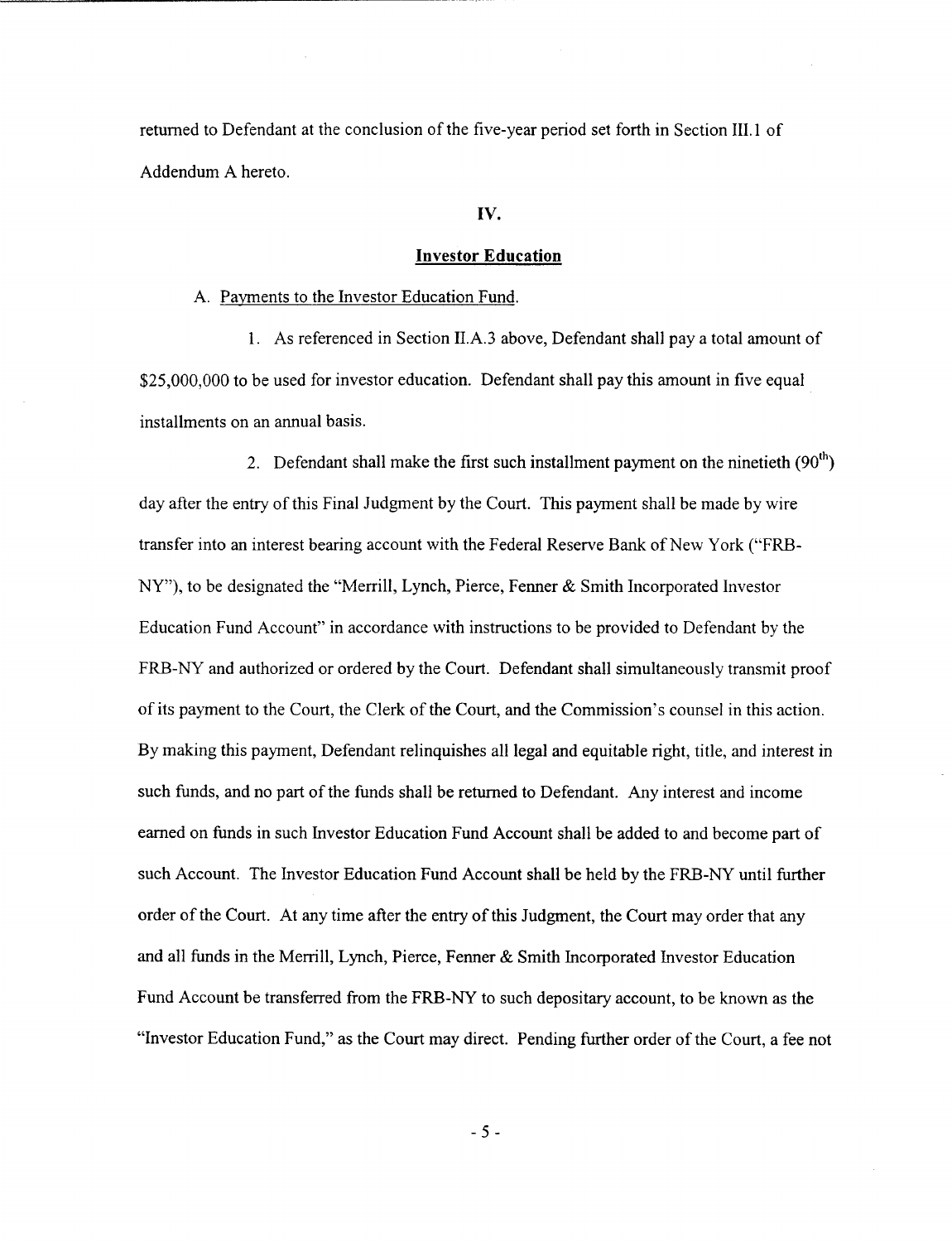more than ten (10) percent of the income earned on the Investor Education Fund Account shall be deducted from such Account as the court registry fee pursuant to 28 U.S.C.  $\S$  1914. Such fee shall not exceed that authorized by the Judicial Conference of the United States. The Investor Education Fund Account shall be administered in accordance with the terms of the Investor Education Plan to be approved by this Court as provided for in this Final Judgment and any further applicable orders of the Court.

**3.** Defendant shall make subsequent installment payments annually on or before the month and day of the entry of this Final Judgment. Such payments shall be made to such account by such means as are specified in a further order of this Court.

B. Purpose and Use of the Investor Education Fund Account.

1. The Merrill, Lynch, Pierce, Fenner & Smith Incorporated Investor Education Fund Account and the Investor Education Fund (including all installment payments) shall be used to support programs designed to equip investors with the knowledge and skills necessary to make informed investment decisions, according to the terms of this Final Judgment, the Investor Education Plan referred to below, and any further applicable orders of the Court.

2. The Merrill, Lynch, Pierce, Fenner & Smith Incorporated Investor Education Fund Account and the Investor Education Fund shall be used to help establish a tax-exempt, nonprofit grant administration organization (the "Investor Education Entity") to fund worthy and cost-efficient programs designed to equip investors with the knowledge and skills necessary to make informed investment decisions. Subject to the Court's approval, there shall be a single Investor Education Entity and a single Investor Education Fund with respect to this action and the Related Actions. Pending hrther order of the Court, the Investor Education Fund Account in

*-6-*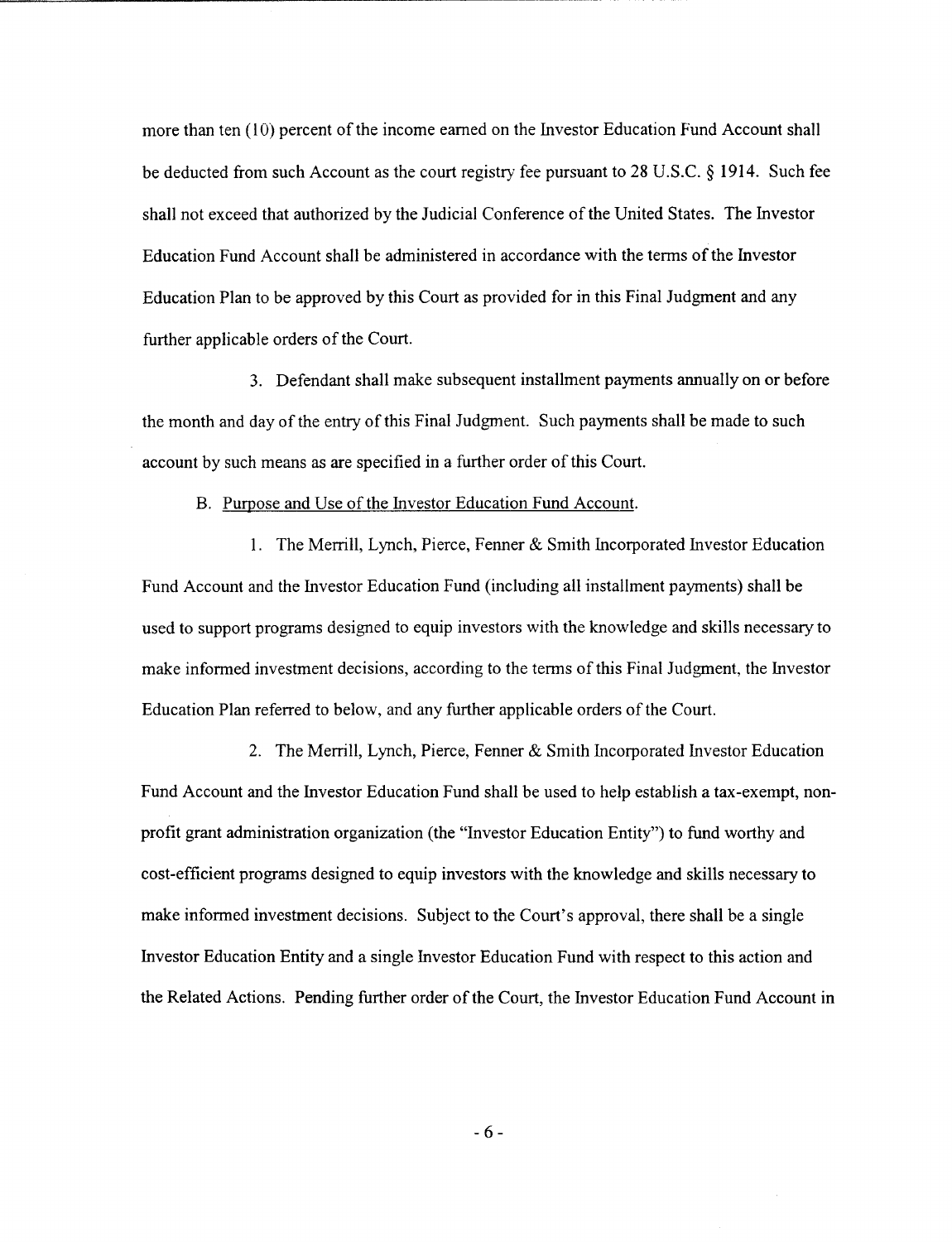this action shall be separate from the Investor Education Fund Accounts established in the Related Actions.

C. Stay of Proceedings. For the purposes of implementing and effectuating this Final Judgment, and upon a finding hereby made that a stay of any proceedings against the Merrill, Lynch, Pierce, Fenner & Smith Incorporated Investor Education Fund Account, the Investor Education Fund, and the Investor Education Entity during the pendency or the existence of such Fund Account, Fund, and Entity is necessary to effectuate this Final Judgment, all creditors or claimants of Defendant, and other persons acting on behalf of such creditors, claimants, or other persons, including sheriffs, marshals, other officers, deputies, servants, agents, employees, and attorneys, be and the same hereby are restrained and enjoined during the pendency or the existence of the Menill, Lynch, Pierce, Fenner & Smith Incorporated Investor Education Fund Account, the Investor Education Fund, and the Investor Education Entity from: (1) commencing, prosecuting, continuing, or enforcing any suit or proceeding against such Account, Fund, or Entity; (2) using self-help or executing or issuing or causing the execution or issuance of any court attachment, subpoena, replevin, execution, or other process for the purpose of impounding or taking possession of or interfering with or creating or enforcing a lien upon any monies or property, wheresoever situated, owned by or in the possession of or to be transferred to such Account, Fund, or Entity pursuant to this Final Judgment; and/or (3) doing any act or thing whatsoever to interfere in any manner with the exclusive jurisdiction of this Court over the Merrill, Lynch, Pierce, Fenner & Smith Incorporated Investor Education Fund Account, the Investor Education Fund, or the Investor Education Entity.

D. Further Order of the Court. Specific provisions concerning restrictions and limitations on use of the Merrill, Lynch, Pierce, Fenner & Smith Incorporated Investor Education

*-7-*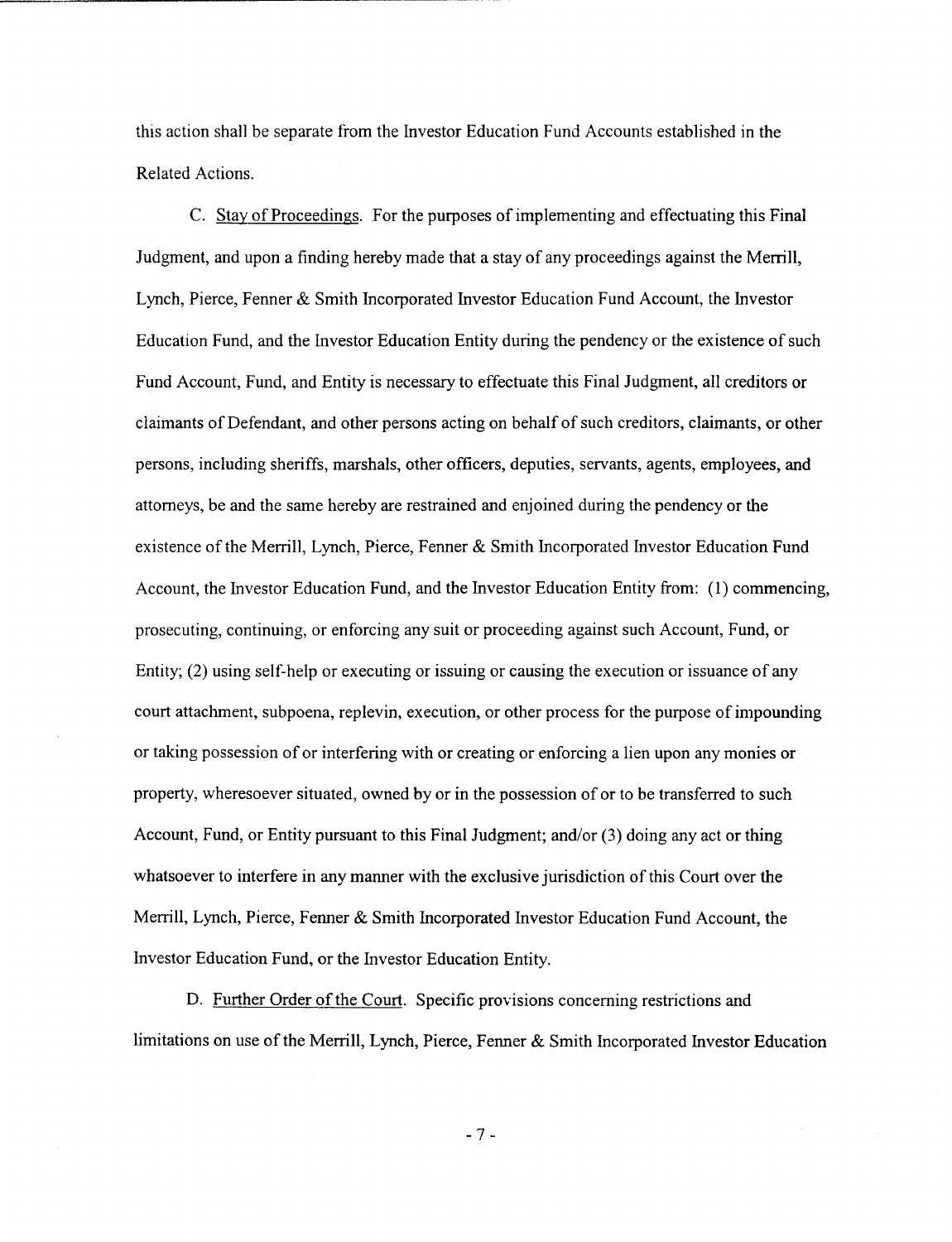Fund Account and the Investor Education Fund, payment of taxes on interest earned by such Account and Fund, the structure and operations of the Investor Education Entity, an Investor Education Plan, and other matters relating to this Section of this Judgment will be set forth in a further order of the Court.

### **V.**

#### Standing

IT **IS** FURTHER ORDERED, ADJUDGED, *AND* DECREED that, notwithstanding any rule or provision of law, nothing herein, including in the Addenda hereto, shall be deemed to confer standing or right of intervention upon any persons other than the Commission and Defendant.

### **YI.**

### Record Retention and Non-Destruction Requirement

IT **IS** FURTHER ORDERED, ADJUDGED AND DECREED that. for a period of five years from the effective date of this Final Judgment or such shorter or longer period as the Court may order, Defendant, its officers, directors, agents, affiliates, servants, employees, attorneys, and those persons in active concert or participation with them, and each of them, are hereby enjoined from destroying, mutilating, concealing, altering, or disposing of (a) any research distributed by Defendant during the relevant period identified in the Complaint; (b) documents sufficient to identify all customers who bought or sold equity securities of the issuers as to which Defendant issued research during the relevant period identified in the Complaint (the "Transactions"), including but not limited to documents sufficient to identify the dates, amounts, and prices of the Transactions; (c) documents sufficient to identify which customers received which research distributed by Defendant during the relevant period identified in the Complaint;

**-8-**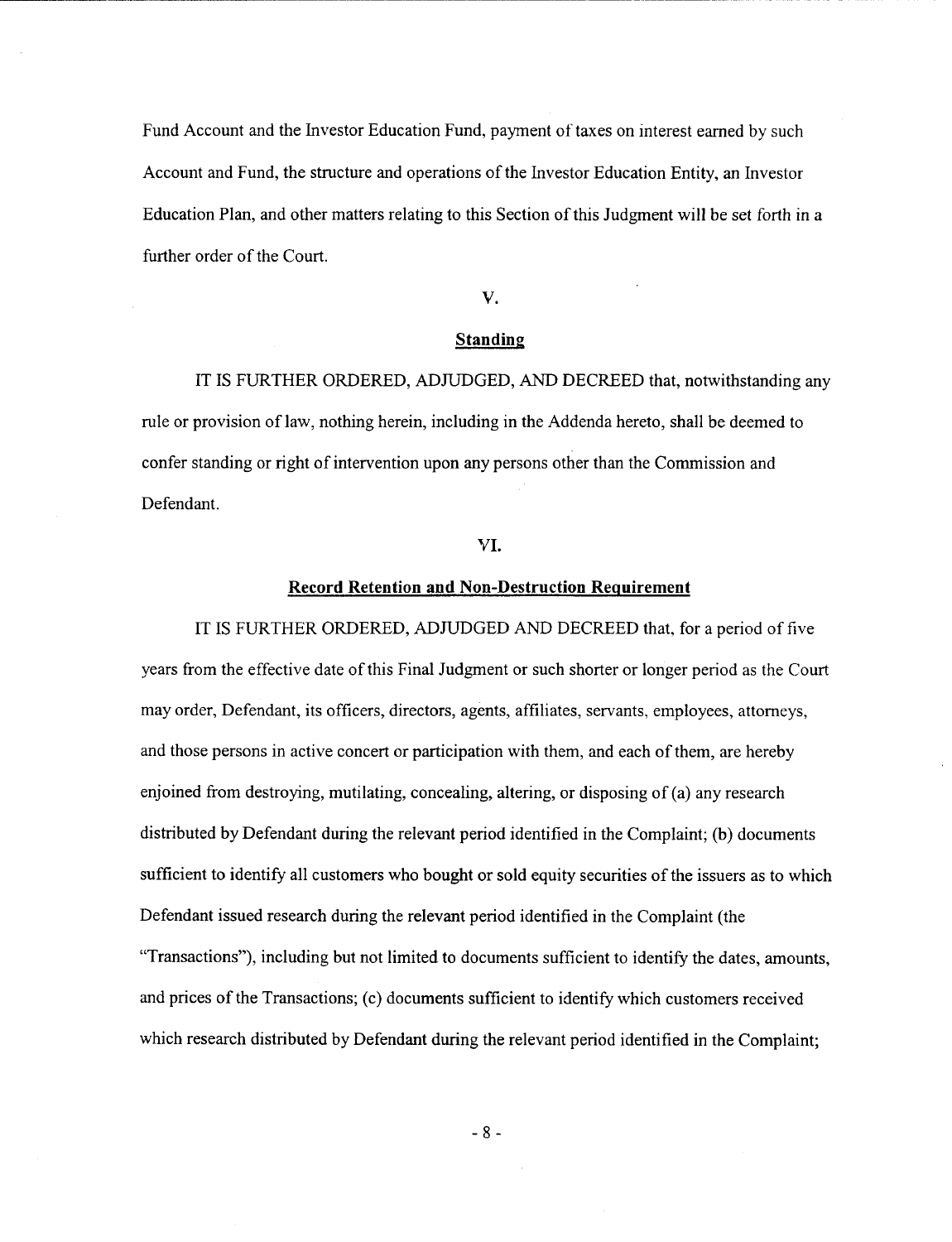(d) order entry information sufficient to identify whether the Transactions were solicited by Defendant; (e) documents sufficient to identify the publicly-traded companies for which Defendant sought to provide, was engaged to provide, or did provide investment banking services during the relevant period identified in the Complaint; and **(f)** any and all written (including electronic) communication, including communications to and from customers and intra-firm communications, relating to Defendant's investment banking and equity research operations during the relevant period identified in the Complaint; *provided, however,* that Defendant need not retain duplicate identical copies of public documents filed with the Commission or any other regulatory authority.

### **VII.**

## **Defendant's Consent Incorporated bv Reference**

IT IS FURTHER ORDERED, ADJUDGED, AND DECREED that the Consent is incorporated herein with the same force and effect as if fully set forth herein, and Defendant shall comply with all of the undertakings and agreements set forth therein.

#### **VIIT.**

### **Attached Undertakings Incorporated by Reference**

IT IS FURTHER ORDERED, ADJUDGED, **AND** DECREED that Defendant shall comply with the undertakings set forth in Addendum **A** hereto. Such undertakings and Addendum A are incorporated herein with the same force and effect as if fully set forth herein.

#### **IX.**

#### **Definition of Defendant**

IT **IS** FURTHER ORDERED, ADJUDGED **AND** DECREED that with respect to all injunctive relief and all future obligations, responsibilities, undertakings, commitments,